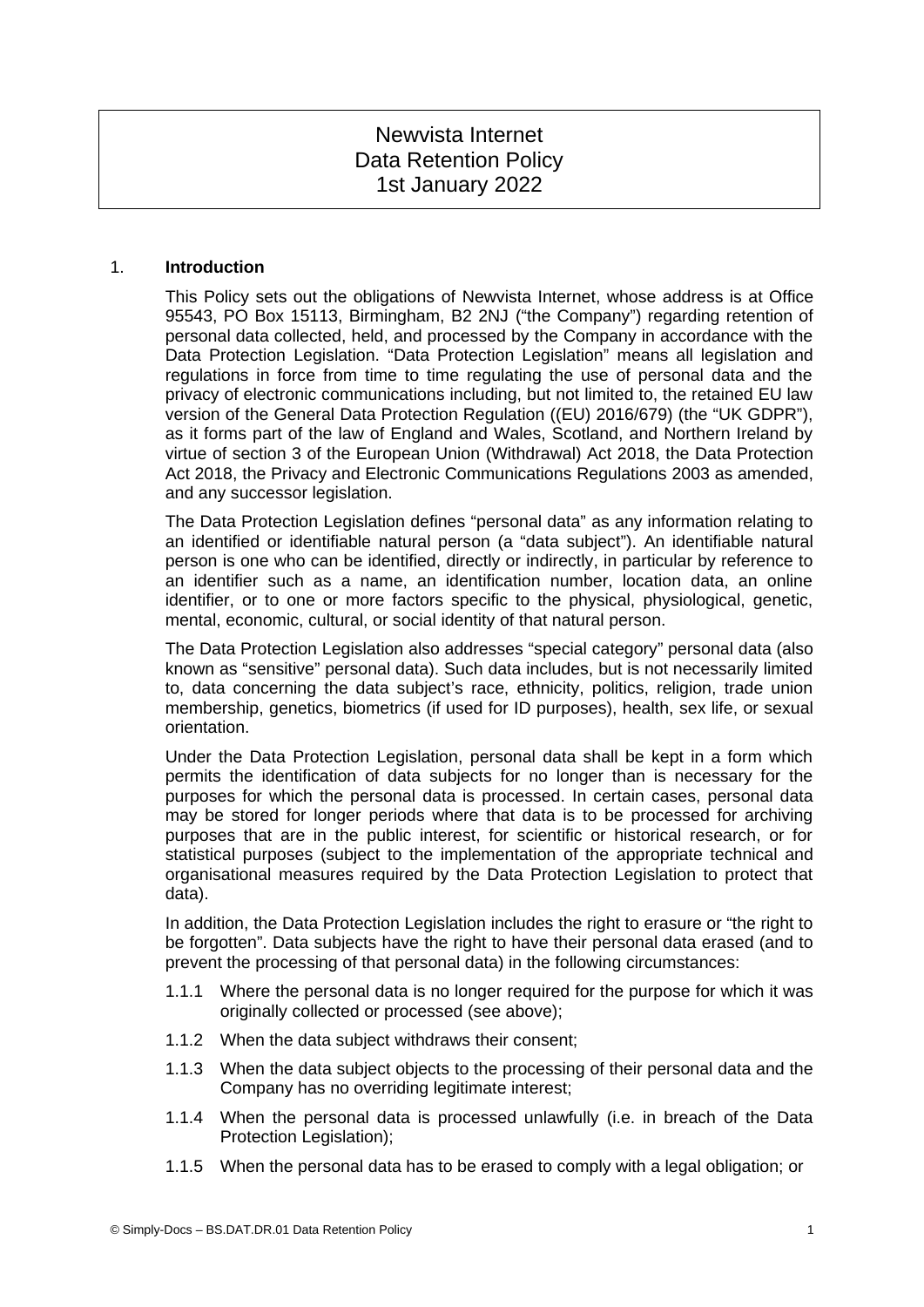1.1.6 Where the personal data is processed for the provision of information society services to a child.

This Policy sets out the type(s) of personal data held by the Company, the period(s) for which that personal data is to be retained, the criteria for establishing and reviewing such period(s), and when and how it is to be deleted or otherwise disposed of.

For further information on other aspects of data protection and compliance with the Data Protection Legislation, please refer to the Company's Data Protection Policy.

### 2. **Aims and Objectives**

- 2.1. The primary aim of this Policy is to set out limits for the retention of personal data and to ensure that those limits, as well as further data subject rights to erasure, are complied with. By extension, this Policy aims to ensure that the Company complies fully with its obligations and the rights of data subjects under the Data Protection Legislation.
- 2.2. In addition to safeguarding the rights of data subjects under the Data Protection Legislation, by ensuring that excessive amounts of data are not retained by the Company, this Policy also aims to improve the speed and efficiency of managing data.

#### 3. **Scope**

- 3.1. This Policy applies to all personal data held by the Company.
- 3.2. Personal data, as held by the Company is stored in the following ways and in the following locations:
	- 3.2.1 The Company's servers, located in the United Kingdom;
	- 3.2.2 Third-party servers, operated by BP Web Limited, B&P Interactive Ltd, Venture West, Greenham Business Park, Newbury, Berkshire, RG19 6HX and located in the United Kingdom;
	- 3.2.3 Computers permanently located in the Company's premises at Physical office address has been hidden for security reasons. For all correspondence please write to us at Office 95543, PO Box 15113, Birmingham, B2 2NJ;
	- 3.2.4 Laptop computers and other mobile devices provided by the Company to its employees;
	- 3.2.5 Computers and mobile devices owned by employees, agents, and subcontractors;
	- 3.2.6 Physical records stored in Physical office address has been hidden for security reasons. For all correspondence please write to us at Office 95543, PO Box 15113, Birmingham, B2 2NJ;

# 4. **Data Subject Rights and Data Integrity**

All personal data held by the Company is held in accordance with the requirements of the Data Protection Legislation and data subjects' rights thereunder, as set out in the Company's Data Protection Policy.

4.1. Data subjects are kept fully informed of their rights, of what personal data the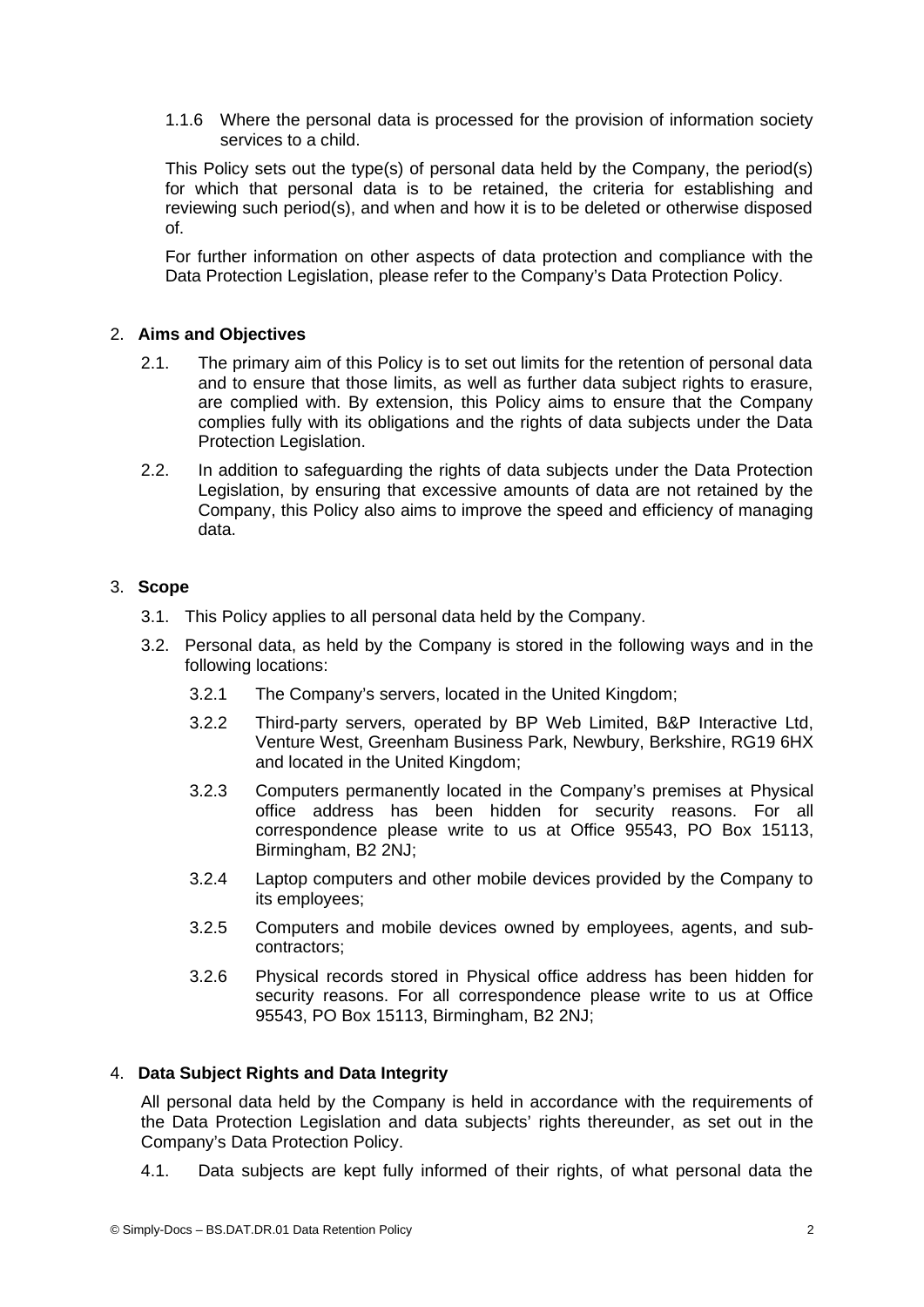Company holds about them, how that personal data is used as set out in Parts 15 and 16 of the Company's Data Protection Policy, and how long the Company will hold that personal data (or, if no fixed retention period can be determined, the criteria by which the retention of the data will be determined).

4.2. Data subjects are given control over their personal data held by the Company including the right to have incorrect data rectified, the right to request that their personal data be deleted or otherwise disposed of (notwithstanding the retention periods otherwise set by this Data Retention Policy), the right to restrict the Company's use of their personal data, the right to data portability, and further rights relating to automated decision-making and profiling.

# 5. **Technical and Organisational Data Security Measures**

- 5.1. The following technical measures are in place within the Company to protect the security of personal data. Please refer to Parts 25 to 28 of the Company's Data Protection Policy for further details:
- 5.2. Special category personal data is never transmitted by email.
	- 5.2.1 Personal data may only be transmitted over secure networks;
	- 5.2.2 Personal data may not be transmitted over a wireless network if there is a reasonable wired alternative;
	- 5.2.3 Personal data contained in the body of an email, whether sent or received, should be copied from the body of that email and stored securely. The email itself should either be deleted or edited to remove the personal data before archiving. All temporary files associated therewith should also be deleted;
	- 5.2.4 Where personal data is to be sent by facsimile transmission the recipient should be informed in advance and should be waiting to receive it;
	- 5.2.5 Where personal data is to be transferred in hardcopy form, it should be passed directly to the recipient;
	- 5.2.6 All personal data transferred physically should be transferred in a suitable container marked "confidential";
	- 5.2.7 No personal data may be shared informally and if access is required to any personal data, such access should be formally requested from the Data Protection Officer.
	- 5.2.8 All hardcopies of personal data, along with any electronic copies stored on physical media should be stored securely;
	- 5.2.9 No personal data may be transferred to any employees, agents, contractors, or other parties, whether such parties are working on behalf of the Company or not, without authorisation;
	- 5.2.10 Personal data must be handled with care at all times and should not be left unattended or on view;
	- 5.2.11 Computers used to view personal data must always be locked before being left unattended;
	- 5.2.12 No personal data should be stored on any mobile device, whether such device belongs to the Company or otherwise without the formal written approval of the Data Protection Officer and then strictly in accordance with all instructions and limitations described at the time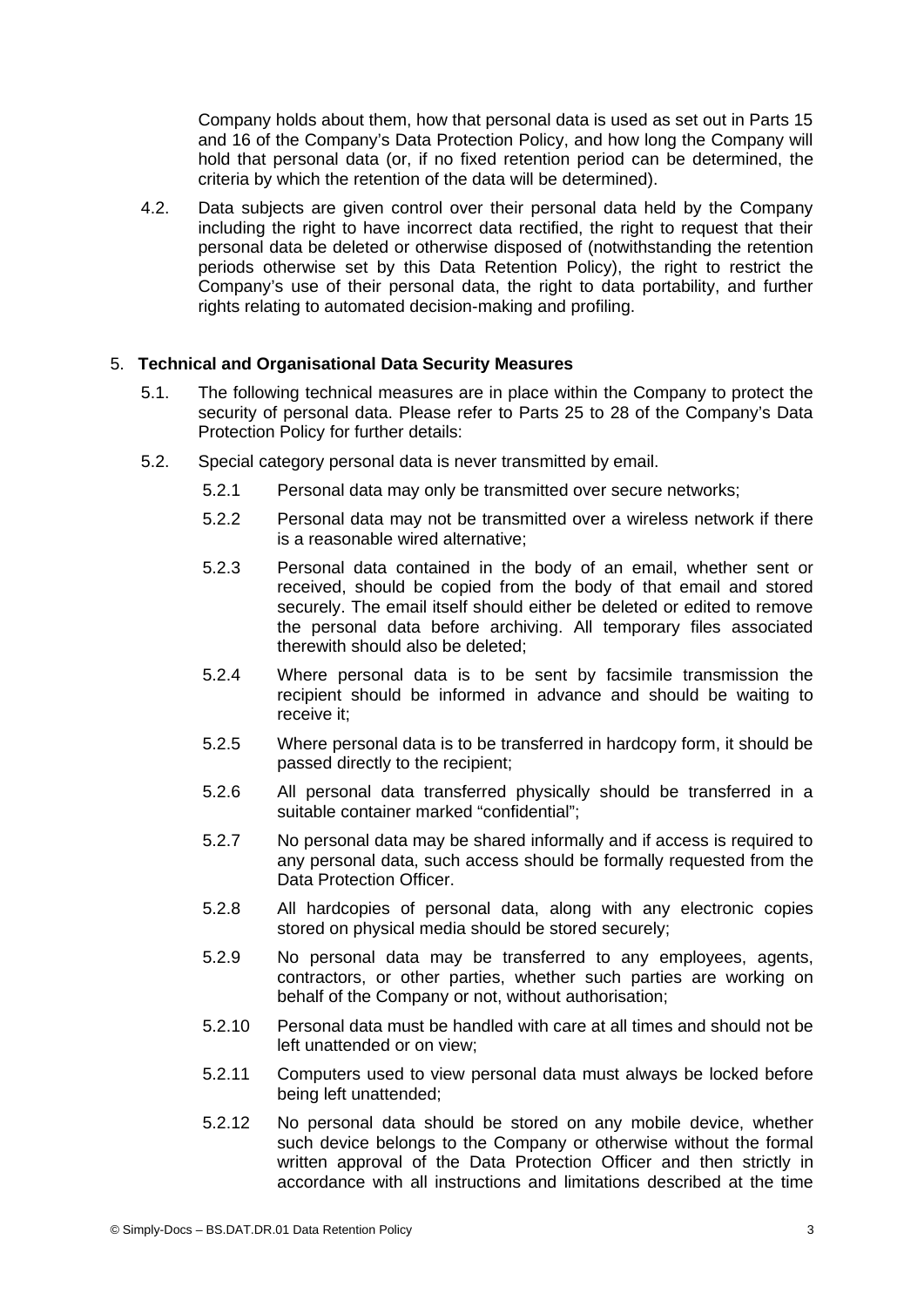the approval is given, and for no longer than is absolutely necessary;

- 5.2.13 No personal data should be transferred to any device personally belonging to an employee and personal data may only be transferred to devices belonging to agents, contractors, or other parties working on behalf of the Company where the party in question has agreed to comply fully with the Company's Data Protection Policy and the Data Protection Legislation;
- 5.2.14 All personal data stored electronically should be backed up the Data Protection Officer with backups stored onsite **AND** offsite All backups should be encrypted using the OpenPGP standard (gnuPG) as defined by RFC4880;
- 5.2.15 All electronic copies of personal data should be stored securely using passwords and encryption;
- 5.2.16 All passwords used to protect personal data should be changed regularly and should must be secure;
- 5.2.17 Under no circumstances should any passwords be written down or shared. If a password is forgotten, it must be reset using the applicable method. IT staff do not have access to passwords;
- 5.2.18 All software should be kept up-to-date. Security-related updates should be installed as soon as reasonably possible after becoming available;
- 5.2.19 No software may be installed on any Company-owned computer or device without approval;
- 5.2.20 Where personal data held by the Company is used for marketing purposes, it shall be the responsibility of the Data Protection Officer to ensure that the appropriate consent is obtained and that no data subjects have opted out, whether directly or via a third-party service such as the TPS;
- 5.2.21 All company computers and servers will be protected by hardware and software based firewalls, and run malware detection software.
- 5.3. The following organisational measures are in place within the Company to protect the security of personal data. Please refer to Part 29 of the Company's Data Protection Policy for further details:
	- 5.3.1 All employees and other parties working on behalf of the Company shall be made fully aware of both their individual responsibilities and the Company's responsibilities under the Data Protection Legislation and under the Company's Data Protection Policy;
	- 5.3.2 Only employees and other parties working on behalf of the Company that need access to, and use of, personal data in order to perform their work shall have access to personal data held by the Company;
	- 5.3.3 All employees and other parties working on behalf of the Company handling personal data will be appropriately trained to do so;
	- 5.3.4 All employees and other parties working on behalf of the Company handling personal data will be appropriately supervised;
	- 5.3.5 All employees and other parties working on behalf of the Company handling personal data should exercise care and caution when discussing any work relating to personal data at all times;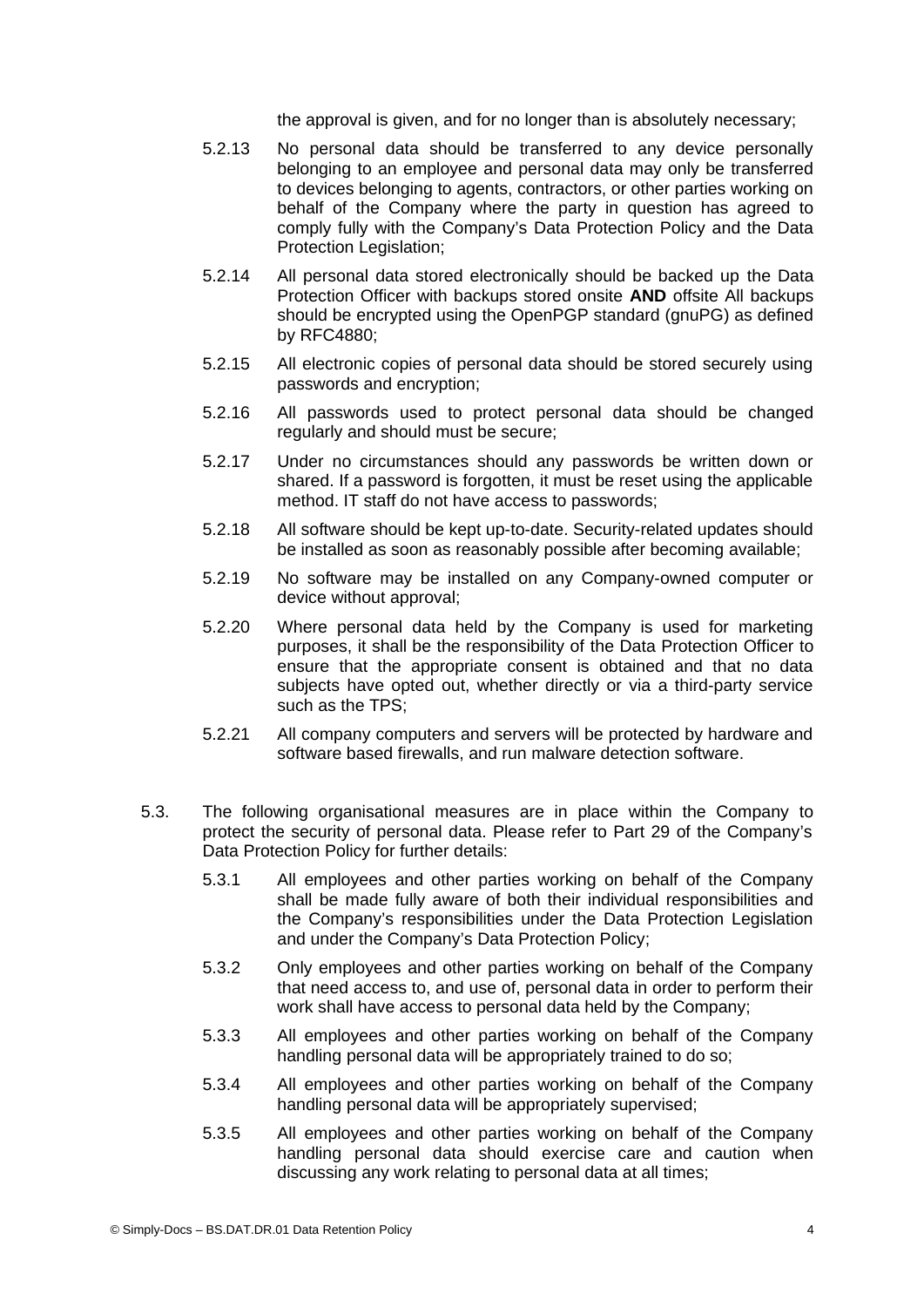- 5.3.6 Methods of collecting, holding, and processing personal data shall be regularly evaluated and reviewed;
- 5.3.7 The performance of those employees and other parties working on behalf of the Company handling personal data shall be regularly evaluated and reviewed;
- 5.3.8 All employees and other parties working on behalf of the Company handling personal data will be bound by contract to comply with the Data Protection Legislation and the Company's Data Protection Policy;
- 5.3.9 All agents, contractors, or other parties working on behalf of the Company handling personal data must ensure that any and all relevant employees are held to the same conditions as those relevant employees of the Company arising out of the Data Protection Legislation and the Company's Data Protection Policy, IT Security Policy, Data Security Policy and Data Handling Policy**;**
- 5.3.10 Where any agent, contractor or other party working on behalf of the Company handling personal data fails in their obligations under the Data Protection Legislation and/or the Company's Data Protection Policy, that party shall indemnify and hold harmless the Company against any costs, liability, damages, loss, claims or proceedings which may arise out of that failure;

# 6. **Data Disposal**

Upon the expiry of the data retention periods set out below in Part [7](#page-4-0) of this Policy, or when a data subject exercises their right to have their personal data erased, personal data shall be deleted, destroyed, or otherwise disposed of as follows:

- 6.1. Personal data stored electronically (including any and all backups thereof) shall be deleted securely using the minimum 3 overwrites with randomised data (or propriety deletion software should the device specify it, e.g. SSD type drives) method;
- 6.2. Special category personal data stored electronically (including any and all backups thereof) shall be deleted securely using the minimum 6 overwrites with randomized data (or propriety deletion software should the device specify it, e.g. SSD type drives) method;
- 6.3. Personal data stored in hardcopy form shall be shredded to at least DIN 3 and recycled;
- 6.4. Special category personal data stored in hardcopy form shall be shredded to at least DIN 3 and incinerated.

# <span id="page-4-0"></span>7. **Data Retention**

- 7.1. As stated above, and as required by law, the Company shall not retain any personal data for any longer than is necessary in light of the purpose(s) for which that data is collected, held, and processed.
- 7.2. Different types of personal data, used for different purposes, will necessarily be retained for different periods **(**and its retention periodically reviewed), as set out below.
- 7.3. When establishing and/or reviewing retention periods, the following shall be taken into account: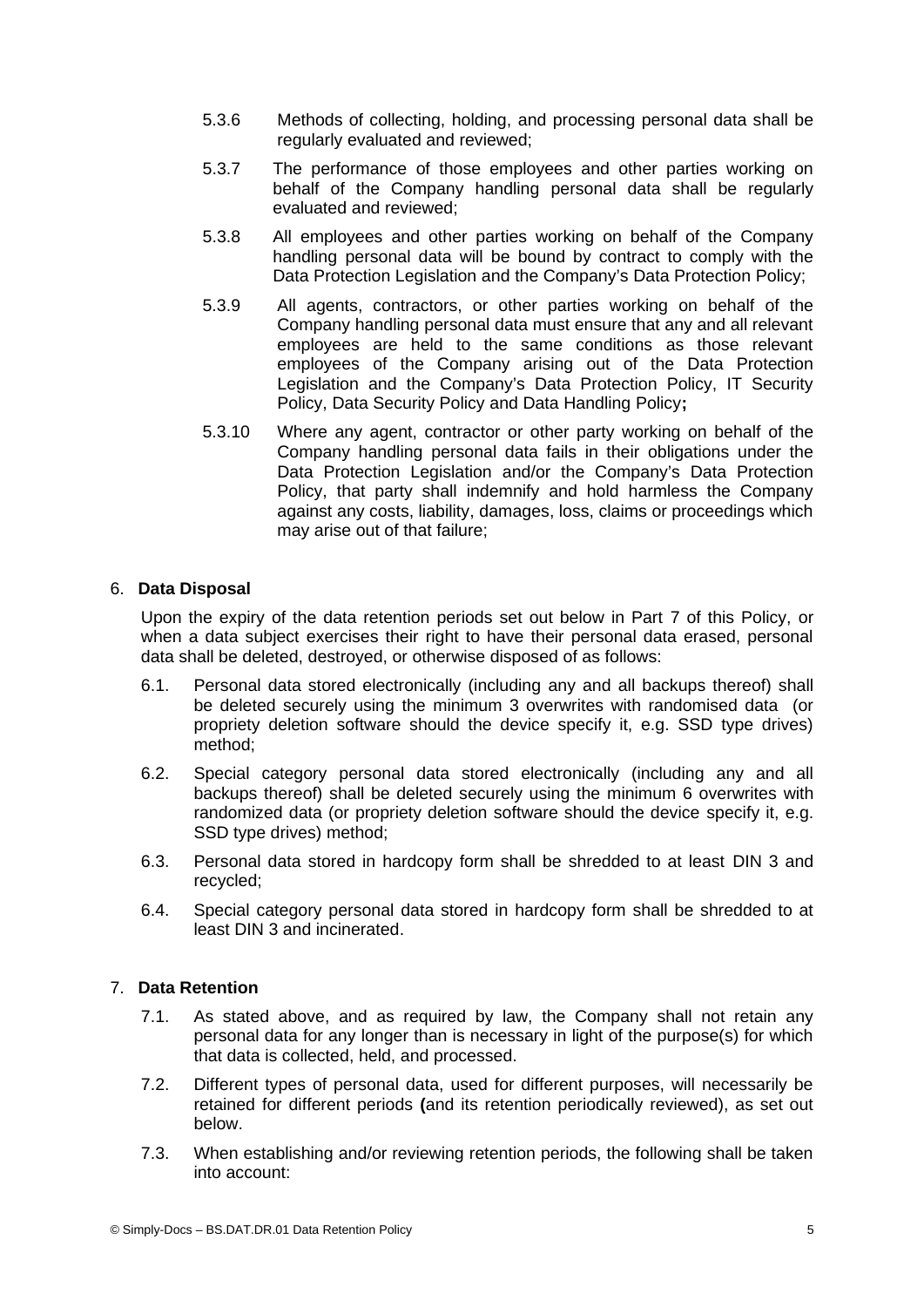- 7.3.1 The objectives and requirements of the Company;
- 7.3.2 The type of personal data in question;
- 7.3.3 The purpose(s) for which the data in question is collected, held, and processed;
- 7.3.4 The Company's legal basis for collecting, holding, and processing that data;
- 7.3.5 The category or categories of data subject to whom the data relates;
- 7.4. If a precise retention period cannot be fixed for a particular type of data, criteria shall be established by which the retention of the data will be determined, thereby ensuring that the data in question, and the retention of that data, can be regularly reviewed against those criteria.
- 7.5. Notwithstanding the following defined retention periods, certain personal data may be deleted or otherwise disposed of prior to the expiry of its defined retention period where a decision is made within the Company to do so (whether in response to a request by a data subject or otherwise).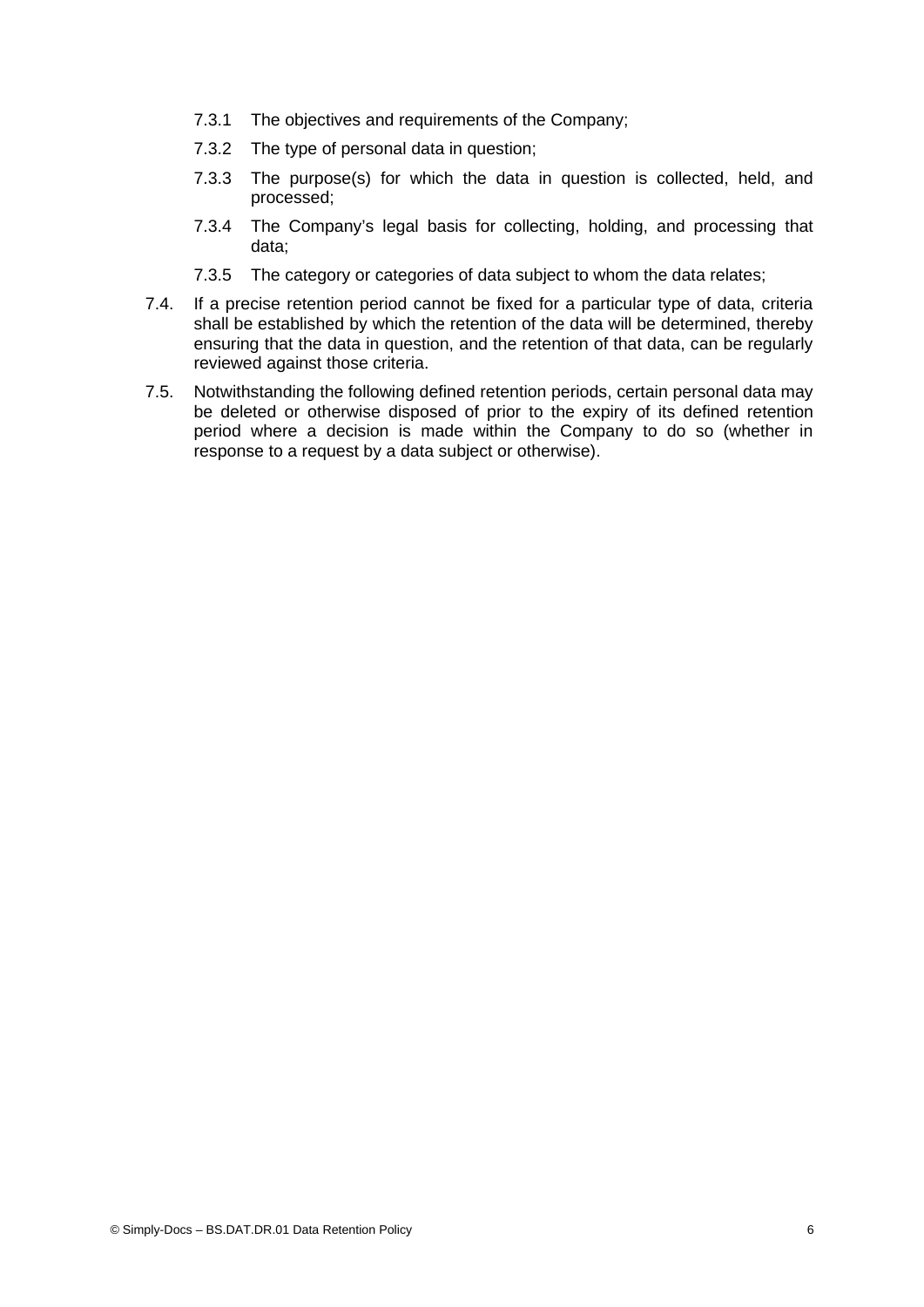| Data Ref.   | <b>Type of Data</b> | <b>Purpose of Data</b>                                                                                            | <b>Review Period</b> | <b>Retention Period</b><br>or Criteria                                                                                                                                              | <b>Comments</b>                                                                                                                                                                                                                                                                                                                                             |
|-------------|---------------------|-------------------------------------------------------------------------------------------------------------------|----------------------|-------------------------------------------------------------------------------------------------------------------------------------------------------------------------------------|-------------------------------------------------------------------------------------------------------------------------------------------------------------------------------------------------------------------------------------------------------------------------------------------------------------------------------------------------------------|
| <b>DR01</b> | Identity            | Communication with<br>prospective and existing<br>customers to provide the<br>company's products and<br>services. | Annual               | <b>Customer: Deleted</b><br>after 3 years from<br>the termination<br>date of service<br>provision.<br>Prospective<br>Customer: Data<br>deleted after 12<br>months of<br>inactivity. | Refers to emails, non financial electronic<br>documents and paper communications.                                                                                                                                                                                                                                                                           |
| <b>DR02</b> | Financial           | Invoices, statements,<br>payments, bank details                                                                   | Annual               | Invoices and<br>statements:<br>7 Years<br><b>Bank Details:</b><br>Deleted on<br>termination of<br>service after any<br>outstanding<br>payments<br>collected.                        |                                                                                                                                                                                                                                                                                                                                                             |
| <b>DR03</b> | Medical             | Collection of medical data on<br>behalf of the company's<br>customers.                                            | Annual               | Processed<br>Records:<br>30 Days<br>Unprocessed<br>Records:<br>60 days<br>Processed<br>Documents:<br>5 days                                                                         | The company collects this data on behalf<br>of the customer. The company's role is a<br>Data Processor. No processing is carried<br>out except storage, the provision of<br>secure access software used by the<br>customer, anonymisation and<br>subsequent secure deletion. All data is<br>anonymised then securely deleted after<br>the retention period. |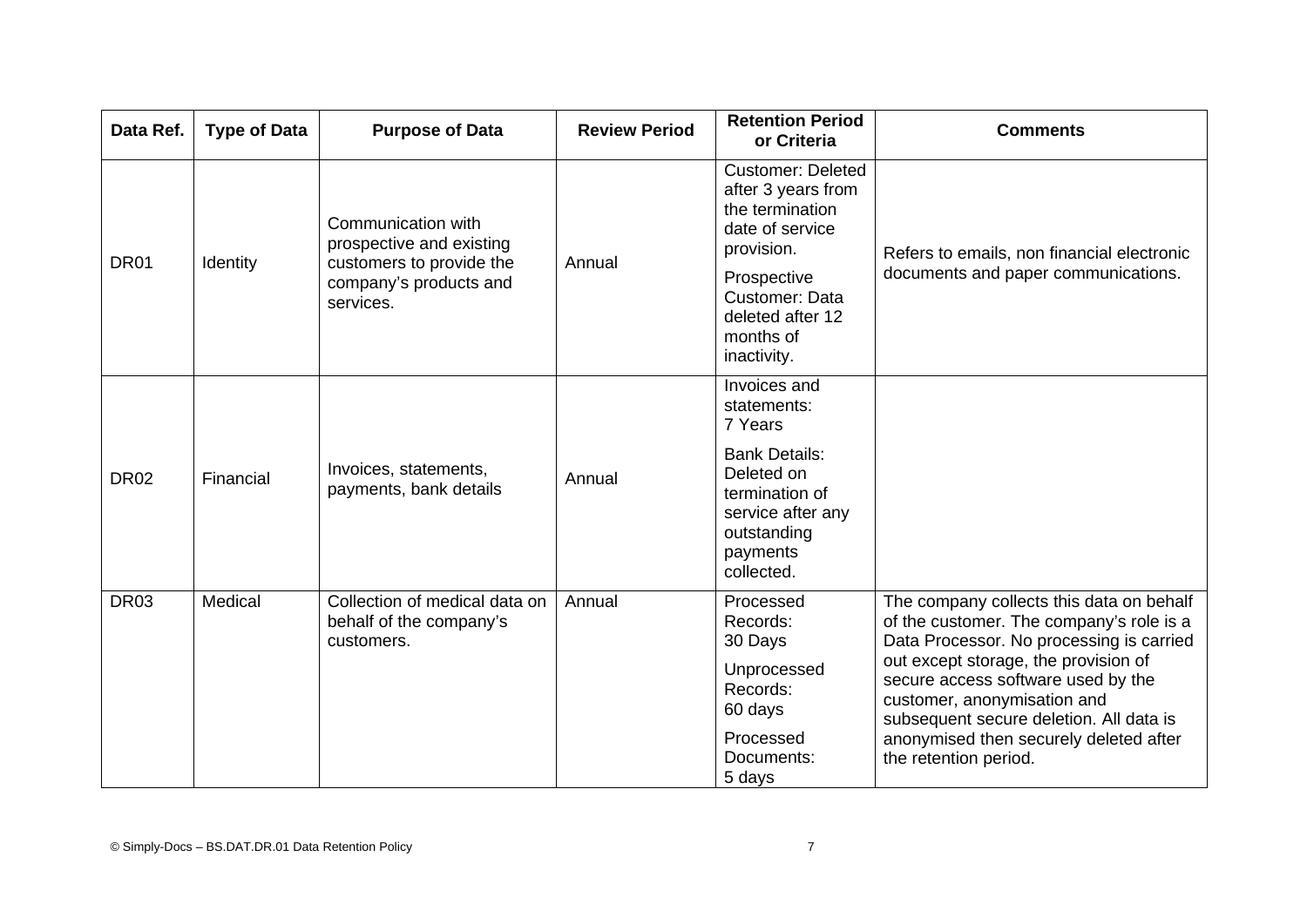|                  |        |                                                                                                    |        | Unprocessed<br>Documents:<br>10 days           |                                                                                                                                                                                                   |
|------------------|--------|----------------------------------------------------------------------------------------------------|--------|------------------------------------------------|---------------------------------------------------------------------------------------------------------------------------------------------------------------------------------------------------|
| DR <sub>04</sub> | Survey | Survey data (Friends and<br><b>Family Test results)</b><br>collected on behalf of the<br>customer. | Annual | 12 Months<br>Data Anonymised<br>after 30 days. | The company collects this data on behalf<br>of the customer. The company's role is a<br>Data Processor. No processing is carried<br>out except storage, anonymisation and<br>subsequent deletion. |